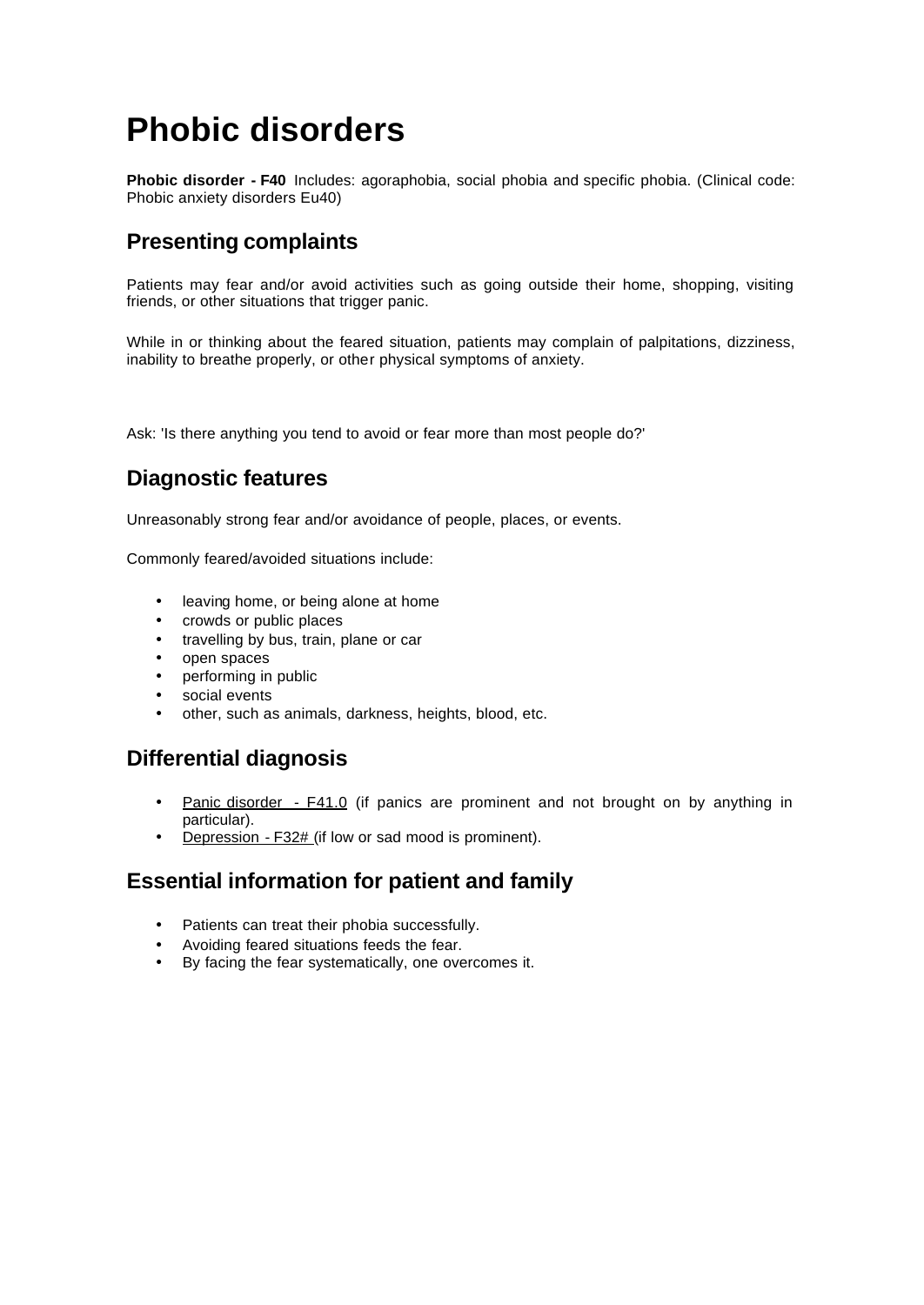# **General management and advice to patient and family**

(ref 129)

(See Anxiety, Dealing with anxious thinking, Overcoming particular fears (phobias), Helping someone else overcome a phobia)

- Does the patient understand the problem and want to deal with it?
- Encourage the patient and his/her relatives to read and follow self-exposure instructions from an appropriate manual or website.
- Suggest that the patient list all situations that he/she fears and avoids although other people do not.
- Help the patient to plan progressively more challenging exposure steps so he/she can gradually get used to each feared situation in turn (see Overcoming particular fears [phobias])

- Find a first small step towards whatever frightens him/her (eg if afraid of leaving home, take a short walk away from home with a relative).

- Practice this small step of facing a feared situation for an hour each day until it becomes boring rather than frightening.

- Say that success involves learning to experience and stay with panic. While performing the step say to yourself: 'If I face my panic (in whatever place frightens me) by remaining there rather than running away, and practice slow, deep breathing, then the fear will start to die down within 30-60 minutes'. See advice on Panic disorders - F41.0.

**-** The patient should not leave the feared situation until the fear starts to subside.

- Once doing that step feels fairly comfortable, go on to a slightly more difficult step and repeat the procedure (eg spend a longer time away from home; then do this alone).

- If exposure to real feared situation(s) is hard to arrange, the patient should instead write and read, or tape record and listen to, long scenarios of exposure to that situation(s). - The patient should take no alcohol, anti-anxiety medication or street drugs for at least four hours before practicing these steps.

- The patient should ask a friend or relative to help plan his/her exercises to face and overcome the fear (see Helping someone else overcome a phobia). Self-help groups can assist in this.
- The patient should keep a diary of the 'face-the-fear' exercises described above, to finetune step-by-step management.

#### **References**

**129** Marson AG, Williamson PR, Hutton JL et al.; on behalf of the epilepsy monotherapy trialists. Carbamazepine versus valproate monotherapy for epilepsy (Cochrane Review). In: The Cochrane Library, Issue 2, 2003. Oxford: Update Software. (AI) Eight studies were analysed. There was some evidence to support the policy of using carbamazepine as the first treatment of choice in partial epilepsies, but no evidence to support the choice of valproate in generalized epilepsies. Confidence intervals were too wide to confirm equivalence, however.

### **Medication**

By facing their fear systematically, many patients will need no medication (ref 129)

• Where patients only meet their real phobic situation rarely (eg flying or speaking in public), occasional short-term anti-anxiety or beta-blocker drugs can help (ref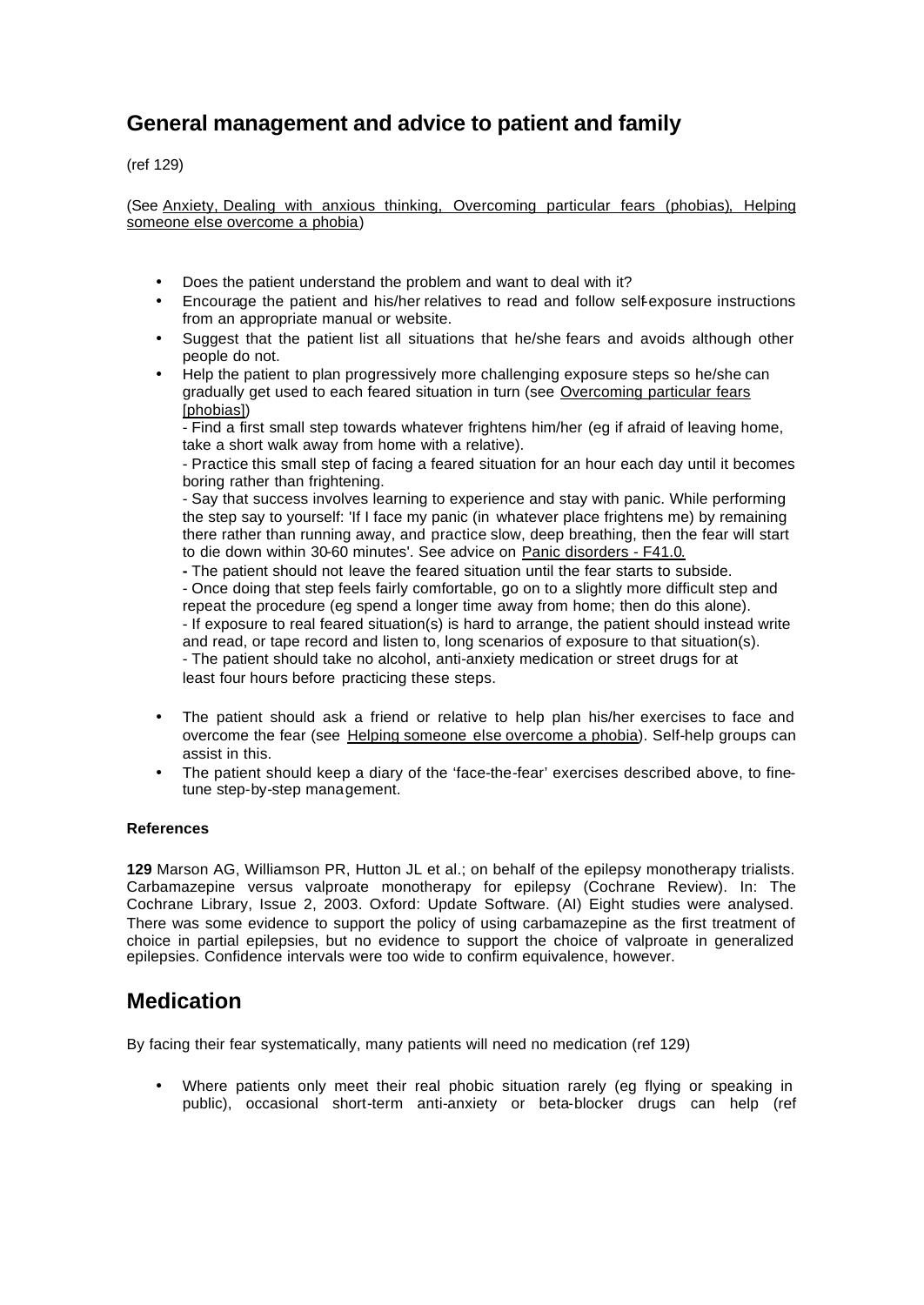137,161). Regular use is undesirable and fear is likely to return when the drug is stopped.

If exposure is refused or fails after a daily hourly trial for four weeks, or depression is also present, tricyclic or SSRI medication may be indicated.

#### **References**

**129** Marson AG, Williamson PR, Hutton JL et al.; on behalf of the epilepsy monotherapy trialists. Carbamazepine versus valproate monotherapy for epilepsy (Cochrane Review). In: The Cochrane Library, Issue 2, 2003. Oxford: Update Software. (AI) Eight studies were analysed. There was some evidence to support the policy of using carbamazepine as the first treatment of choice in partial epilepsies, but no evidence to support the choice of valproate in generalized epilepsies. Confidence intervals were too wide to confirm equivalence, however.

**137** Tyrer P. Use of beta-blocking drugs in psychiatry and neurology. Drugs 1980, 20: 300-308.

**196** Benzodiazepines are effective in many cases in suppressing panic in the short term. They are not effective for chronic panics or phobias - there is no evidence that any gains continue when drugs are withdrawn, and there is some evidence that they do not. Where patients are doing exposure therapy by gradually facing the fear, there is some evidence that benzodiazepines actually interfere with maintenance of longer-term gains. Selected references (BII):

#### **196a** See references 185a and 188.

**196b** A Cochrane review will be available soon. van der Linden GJH, van Balkom JLM, Zungdirwayi N, Stein DJ. Pharmacotherapy for social phobia (Protocol for a Cochrane Review). In: The Cochrane Library, Issue 4, 2003. Oxford: Update Software.

### **Referral**

See general referral criteria.

### **Resources for patients and families**